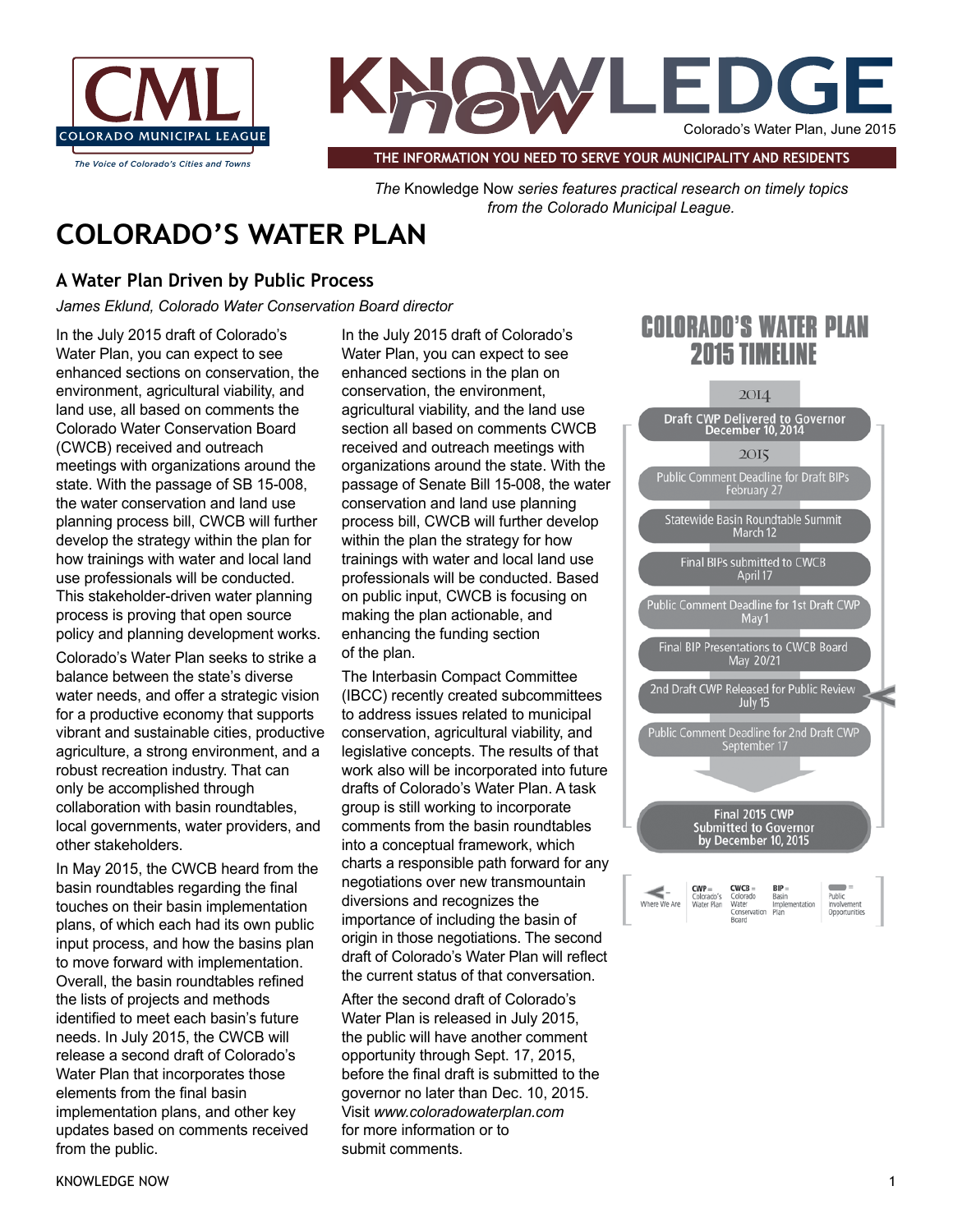# What's in the draft plan? How will it change?

## **Introduction** Find out why we need a water plan and how

our state's water values are driving development of the plan.

#### Our legal & institutional setting

Colorado water law, administration, interstate compacts, and how local, state and federal governance, planning and permitting interact.

### **Overview of** each basin Learn about each of Colorado's 8 river basins.

the draft. This diagram provides an outline of what's in the draft plan now, and what updates are already planned for 2015, based on stakeholder feedback.

Developing the water plan is an iterative process and we need stakeholder involvement now more than ever as we finalize

### **Water supply**

Understanding our water supply is critical for planning for the future. Groundwater, weather modification, water quality, water storage, and climate change are covered. Concise language and an approach for addressing tributary and nontributary groundwater sustainability will be developed based on stakeholder input. This includes the high groundwater table in areas of the South Platte.



#### Projected water supply demand for municipal,

industrial, environmental and recreational water used to 2050.

**Water demands** 

### Interbasin projects & agreements

Goals for cooperative projects and interstate agreements. The **Draft Conceptual Agreement** will be finalized collaboratively by the CWCB, IBCC and roundtables.

### **Alignment of** state resources &

policies From planning to action funding, permitting, cooperative water rights management, and education. Funding options and permitting efficiencies will be further developed by working with sister agencies and stakeholders.

### **Updating** Colorado's **Water Plan**

The plan will continue to be a dynamic document that is updated in the future.

#### **Water supply** management for the future

Scenario planning and alternatives for meeting the gap, incorporated with content from the Basin Implementation Plans. Includes conservation & reuse, land use, ATMs, and projects and methods. Conservation will be further developed within the plan by working with stakeholders.

## Legislative

recommendations Legislative concepts will be reviewed and developed within Chapter10, focusing on conservation and alternative transfer methods for agricultural water sharing.

## **WATER PL AN**

COLLABORATING ON COLORADO'S WATER FUTURE



**COLORADO** Colorado Water **Conservation Board** Department of Natural Resources

## **Water resource** management & protection quality and quantity

Watershed health, water connection, and planning for natural disasters.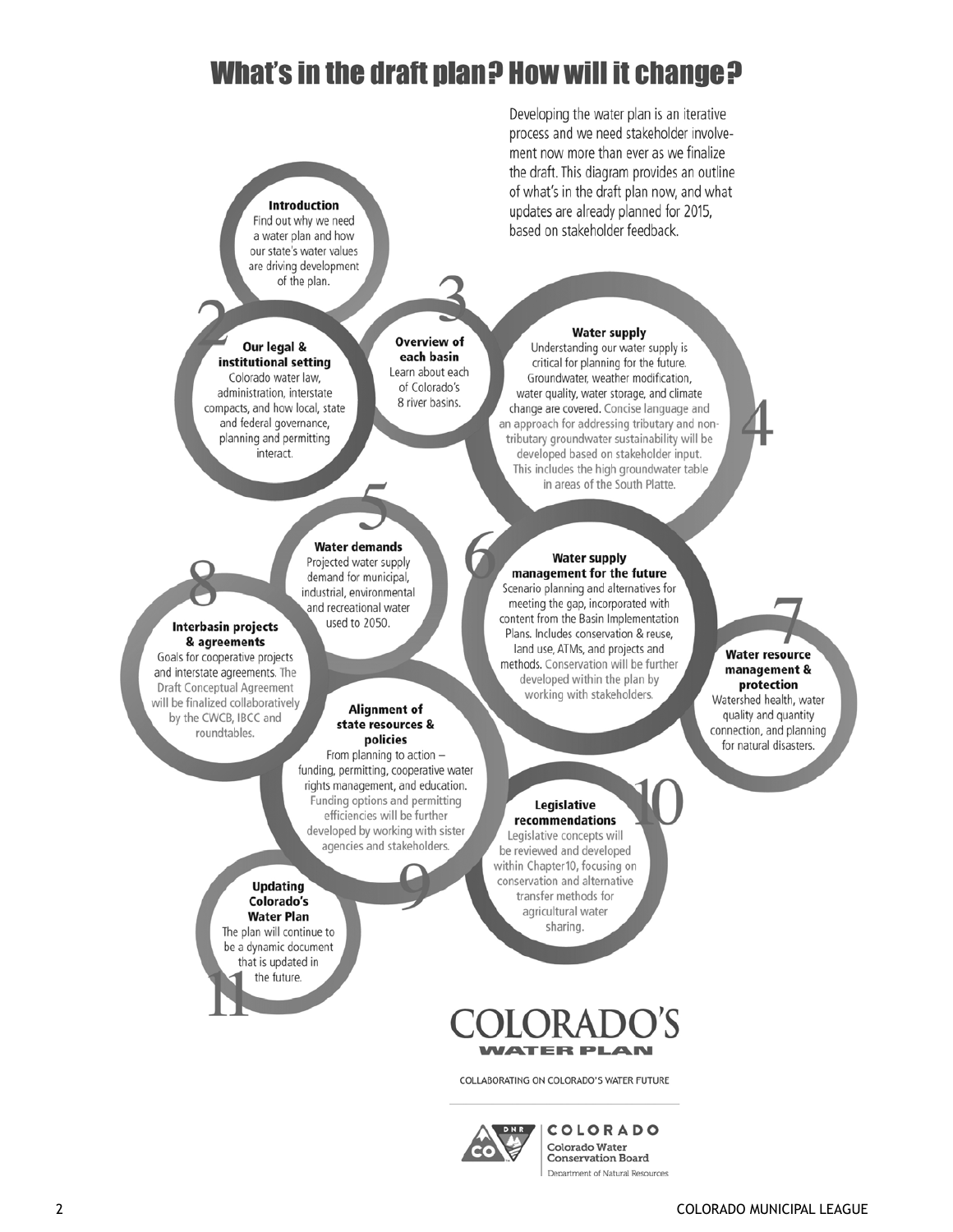## **Colorado's Water Plan, NEXT: Where We Need to Go Further**

### *By Nelson Harvey*

*This article was first published in the winter 2015 issue of* Headwaters *magazine and is reprinted with permission from the Colorado Foundation for Water Education (CFWE). Find CFWE and a complete archive or past issues of* Headwaters *at*  yourwatercolorado.org*.* 

When the final draft of Colorado's Water Plan lands with a thump on the governor's desk at the end of 2015 — or, more likely, when it appears with a cheerful ping in his email inbox — it will be the product of what James Eklund, director of the Colorado Water Conservation Board (CWCB), calls "the largest civic engagement project in Colorado." That project, the statewide system of grassroots basin roundtables established by the 2005 Colorado Water for the 21st Century Act, has played a pivotal role in the creation of the water plan, but despite the hundreds of meetings held, thousands of hours worked, and tens of thousands of pages reviewed, the true test of the plan lies ahead.

That test is whether state officials, roundtable members, lawmakers, and water providers can successfully implement the plan, and whether they can leverage its findings and recommendations to stave off a statewide water supply reckoning in the decades to come. The alternative outcome involves the plan — which is, after all, a nonenforceable advisory document — dying a quiet death on the shelf of a government office. Such a fate seems unlikely given the outpouring of time and public input that has gone into the effort so far, but implementing it successfully will still require action and cooperation from all corners of the water community. What is more, it could require improvements to the laws and regulations, planning and permitting processes, and funding mechanisms that affect building new water projects and conserving, sharing, and reusing Colorado's water.

**If it is doable, do it. If not, legislate.** Once completed, the water plan will be nothing less than a massive, multidecade to-do list for basin roundtables, interest groups, state agencies, and water providers alike. From the moment the final plan is submitted in late 2015 until the next time it is updated, these

groups will be busy building and implementing the projects and programs that the plan identifies, hopefully in a fashion consistent with the "No and Low Regrets" actions recommended to shrink the future water gap by the Interbasin Compact Committee (IBCC).

Yet starting in early 2016, the Colorado state legislature will also weigh in on the future of the water plan. Chapter 10 of the plan, which is currently empty but serves as a placeholder to be developed in 2015, will be dedicated exclusively to legislative recommendations, providing lawmakers with a chance to make an informed difference by passing new water laws or funding new water projects.

Although legislation could be an important outcome of the water plan, lawmakers have already begun to shape the plan's contents. Under Senate Bill 115, passed and signed by the governor in 2013, a group of lawmakers called the interim Water Resources Review Committee (WRRC) held public hearings on the plan during the initial drafting process and can continue to do so every time a new draft or significant amendment is released. During meetings the group held during the summer of 2014 in all eight of Colorado's river basins and the Denver Metro area, more than 500 people attended and more than 160 submitted spoken or written comments on the water plan. The WRRC can also propose legislation based on the water plan-related input its members receive, and although the bills referred to the legislature for the 2015 session did not directly relate to the water plan, some cover similar ground. One bill, for instance, would promote rainwater harvesting projects that reduce demand on reservoirs, rivers, and streams, while another would create a grant program for the management of invasive weeds like tamarisk that crowd riverbanks and consume large amounts of water.

Former state Rep. Randy Fischer, a Fort Collins Democrat who cochaired the

2014 WRRC public hearings along with former Snowmass Village Democratic Sen. Gail Schwartz, says several dominant themes emerged in the public comments legislators heard on the water plan. "We heard that there are tradeoffs to everything, and even though there is universal agreement that agricultural 'buy and dry' should not be the default mechanism for meeting future water demands, it is not enough to simply say, 'We want to prevent buy and dry,'" Fischer says. After all, as Colorado's population grows and water's price rises along with demand, it will likely become more and more difficult for farmers and ranchers to resist selling their water. That makes it vital for Colorado's Water Plan to identify and encourage buy and dry alternatives like rotational fallowing, interruptible supply agreements, and other alternative transfer methods (ATMs), which are based on the notion that many cities and towns only need extra water in very dry years, and thus could stand to lease instead of own agricultural water rights.

"There was a great example given by a commenter in Steamboat Springs, where he pointed out that the water it takes to grow 6,000 tons of hay could also supply around 5,000 households," Fischer recalls. "The economic value of the output produced by 5,000 households is many times greater than the sale price of the hay. So how can the people raising hay possibly compete with those interested in their water supplies?" Fischer hopes the water plan will help show that they do not have to by boosting state support for the most promising ATMs.

The draft plan sets a goal of freeing up 50,000 acre-feet of municipal water supply per year from such arrangements, whether it be through rotational fallowing, deficit irrigation, or other measures that could provide water as needed or, in some cases, consistently every year to cities while farmers temporarily use a little less. The CWCB has been funding research into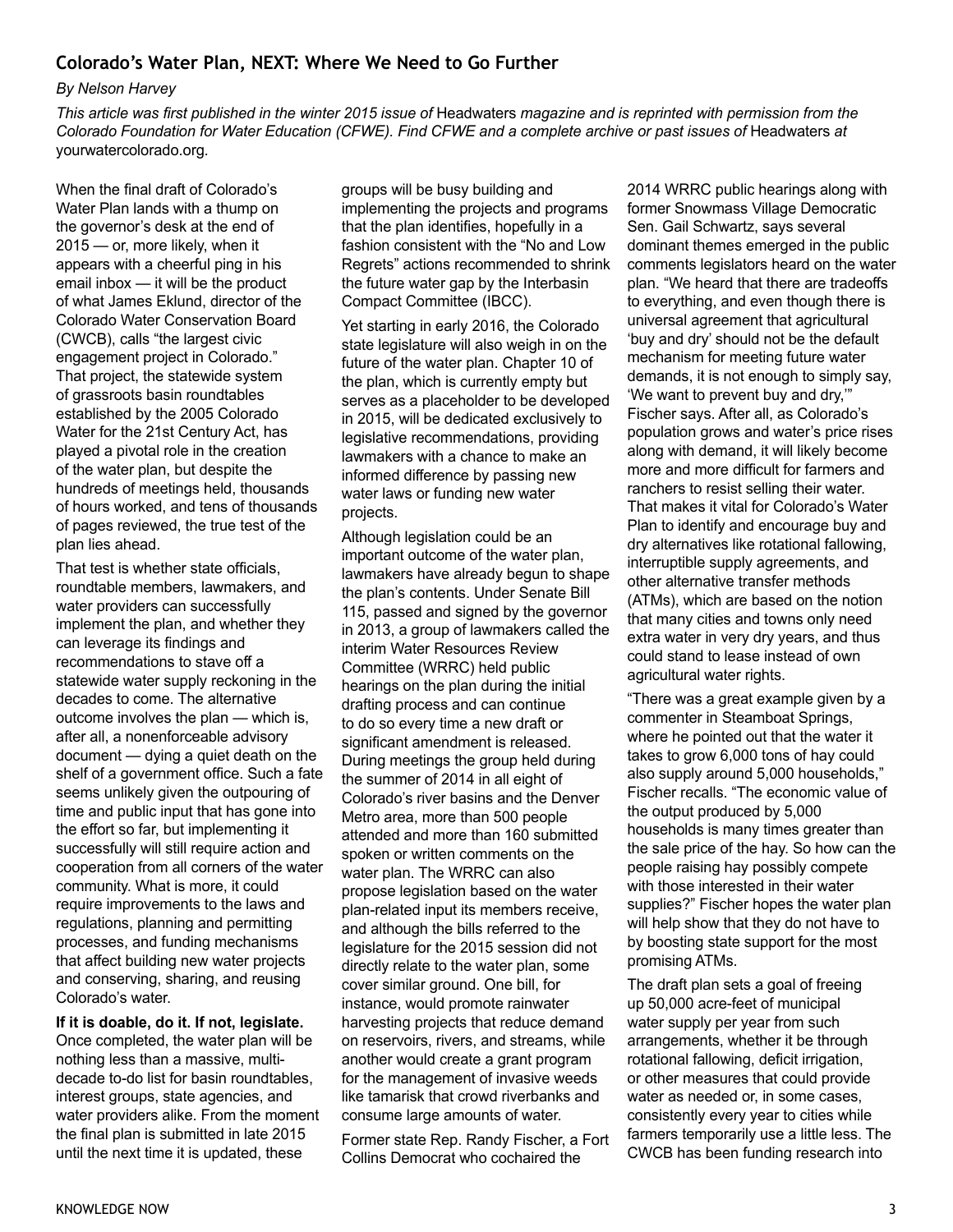ATMs for years and has awarded about a dozen grants for ATM pilot projects, although none of those are fully developed yet. Some state legislators have also jumped in to encourage the use of ATMs in the past, but despite all this government goodwill, the tools have not been widely implemented in Colorado. That is partly because it is expensive to win approval for ATM projects from a water court judge, the state engineer, or the CWCB. Another contributing factor is that irrigators fear entering into an ATM agreement, having their historical water use scrutinized, and potentially being forced to forfeit some of their water under what is perceived by many in Colorado to be a "use it or lose it" water law.

Peter Nichols, a water attorney and partner at the Boulder firm Berg, Hill, Greenleaf and Ruscitti, believes there are several legal and administrative tweaks that legislators and state regulators could make to ease the financial burden of the ATM approval process. Nichols currently represents two Arkansas Valley agricultural water providers in their bid to lease water owned by irrigators on the Catlin Canal and relay it to municipalities near Rocky Ford in a rotational fallowing agreement. One major expense in planning such a project, he says, is hiring private engineers to determine whether it will harm other irrigators on the ditch. The state has a spreadsheet tool that can analyze this question relatively cheaply, and Nichols says mandating its use during the approval process could minimize expensive back-and-forth battles between water engineers and attorneys on each side.

In addition, Nichols says there is a need for a more precise definition of what it means to harm a downstream water user through an ATM project, and the state legislature could pass a bill defining that in order to minimize frivolous claims of injury by irrigators on the same ditch as a proposed ATM project. "People right now are being hyper-protective of their rights," Nichols says. "The current law seems to think that anything an engineer can model could constitute injury."

### **Honoring Colorado's commitment to local control**

Even if the state is successful in closing the municipal water supply gap by 50,000 acre-feet through ATMs, there will be a long way to go. The least impactful solution, many argue, is to shrink the gap by improving demand management across the state. Maybe we just need to use less. It is not that simple, however. One hurdle for the water plan when it comes to setting statewide goals for implementing solutions such as conservation is that Colorado's water management system is largely predicated on the notion that local governments and special districts — rather than state bureaucrats — are better suited to address local challenges. In the coming years, a critical test of the water plan will be how well it navigates the balance between state and local control.

That tension is likely to surface most prominently in discussions of whether future development projects — such as the homes and apartment buildings that will house Colorado's millions of new arrivals by 2050 — should be required to embrace specific water conservation and efficiency targets. Given the extent of Colorado's expected growth, many water managers believe marrying land use and water planning will be essential to minimizing future water demand and the need for additional supply projects. But there is some disagreement over whether these policies should be dictated locally or by the state, especially when decisions made in one region can have implications for another.

"What seems to be missing from the discussion is the fact that if one basin is short of water and goes looking for it in another basin, that constrains the ability of the affected basin to develop for its own future," says Barbara Green, an attorney for the Water Quality and Quantity Committee of the Northwest Colorado Council of Governments, which advocates for the interests of Colorado's headwaters communities. If future land use policies on the booming Front Range do not encourage water conservation, Green says, it will affect not only the landscape — and waterscape — of the Front Range, but also the economies of places like Otero County or Grand County where Front

Range interests might go in search of water to meet their demands.

The draft water plan does not advocate mandatory statewide rules that would infringe upon local control, including the locally prized "1041 powers" enshrined in state law, but instead recommends things such as expedited permitting or tax incentives for projects that incorporate water efficiency or density measures. In the same vein, another bill referred out of the state legislature's Water Resources Review Committee for consideration during the 2015 legislative session would require the CWCB to offer free trainings to local planning and land use officials on water demand management and conservation. If those officials then proposed a water project and sought state funding to support it, state agencies could consider their water efficiency training in deciding whether to fund the project.

Local governments already have a wide array of powers they can use to affect the timing, location, density, and type of growth in their communities. For Green, the pressing question is whether they will have the political courage to use it in the future.

**Building and funding better projects** In piecing together Colorado's future water puzzle, the construction of some new projects will be essential, whether they be for reusing water, improving irrigation diversion structures, laying pipes that enable water sharing, or building or enlarging reservoirs. Many water managers say improvements are needed to the project funding and permitting processes that will enable such projects to proceed in a timely manner. The draft water plan recommends several of these.

On the funding front, Colorado has several sources of state money for water infrastructure that, in total, provide up to \$560 million in loans and between \$9 and \$14 million in grants each year. There is another \$11 million or so in combined state, federal, and private funding for environmental and recreational water projects. There is also some additional, limited federal money.

Yet the projected demand for public water project funding far exceeds the current supply. Along with the \$17 to \$19 billion in funding needed for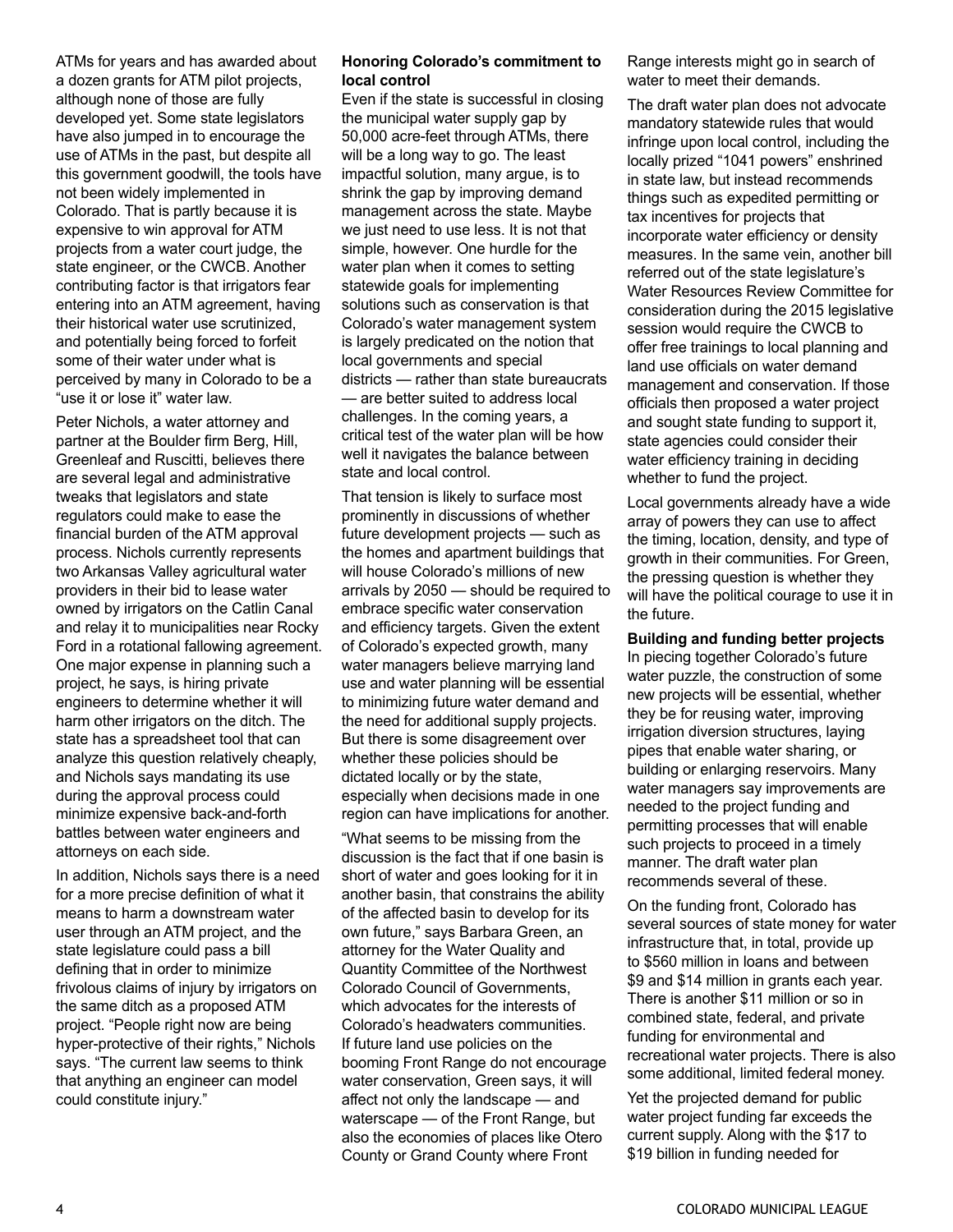municipal and industrial projects that water providers could build by 2050, another pot of money will be required for environmental projects such as stream restoration, which can cost anywhere from about \$150,000 per stream mile all the way up to \$500,000. To better quantify the need for stream restoration, the water plan recommends creating up to 90 watershed-level master plans, and just assembling those could cost \$18 million.

To help close the funding gap, the water plan offers several potential solutions. Existing caps on the Federal Mineral Lease and Severance Tax revenue that goes to fund water projects could be removed; the state itself could become a partner in some multipurpose, multipartner water projects; or water providers could enter into public–private partnerships to share the risk and reward of building new water projects with private companies. Another option is that the state or water providers could push for a voter-approved tax increase to fund water infrastructure. During the last major push for such funding, in 2003, Colorado voters flatly rejected a \$2 billion water bond, even though it was put forth at a time when water needs would have been high on people's minds following the 2002 drought. The water plan points out that any future request for a tax increase would require a more detailed explanation of the money's intended uses, which was not supplied at that time.

### **Will we permit a better way to permit?**

In addition to the issue of funding, many water managers say the time and expense now required to get state and federal permits — millions of dollars and more than 10 years, in some cases — makes it uncertain that planned projects will come online soon enough to meet projected water needs.

"Anyone that deals with the need to do projects will always complain about the regulatory requirements," says Jim Broderick, chair of the Arkansas Basin Roundtable and executive director of the Southeastern Colorado Water Conservancy District, who is currently shepherding the 130-mile-long Arkansas Valley Conduit from Pueblo to Lamar and a set of hydroelectric turbines planned for Pueblo Reservoir through the permitting process. "Sometimes that

is justified, sometimes it is not justified. But people are certainly saying that the process should be quicker than what we are seeing now."

The list of permits required to move forward with a major water project is lengthy. The Colorado Department of Public Health and Environment issues discharge and water quality certifications under the federal Clean Water Act; Colorado Parks and Wildlife works with the CWCB to approve mitigation plans that the U.S. Fish and Wildlife Service then ensures comply with the federal Fish and Wildlife Coordination Act; the U.S. Army Corps of Engineers, Bureau of Reclamation, Forest Service or another federal agency takes the lead in issuing Clean Water Act Section 404 permits for fill and dredging in U.S. waters; and the U.S. Environmental Protection Agency (EPA) reviews the environmental analyses mandated by the National Environmental Policy Act (NEPA), a federal law requiring a project be completed in a manner consistent with the "least environmentally damaging practicable alternative."

Given the complexity of the process, opportunities for delay or confusion abound. Karen Hamilton, chief of the Aquatic Resource Protection and Accountability Unit in the EPA's Region 8 office in Denver, says her agency is working on a tool to help water managers navigate the process that may ultimately be incorporated into a permitting handbook the CWCB has

identified as an action step in the draft of Colorado's Water Plan. "We describe the process, where we have seen people get hung up, and what our recommendations are for making those bumps a little smaller, if not making them go away," says Hamilton. Among those recommendations: Water providers should coordinate early with federal agencies to understand what is going to be required during the permitting process, and they should use NEPA guidelines during the design phase to come up with the "least environmentally damaging" project from the start. The true intent of NEPA, Hamilton points out, is to be a planning, not a permitting, process.

Complexity aside, another problem that utility managers often ascribe to the permitting process is a duplication of effort between state and federal agencies. "The biggest issue that we run into is that the federal and state processes are not well coordinated," says Dave Little, director of planning for Denver Water. "You have a massive effort in scoping all the federal environmental documents, and the state gets involved later in the process and says, 'Wait a minute, you forgot to study this!'"

Becky Mitchell, section chief of Water Supply Planning for the CWCB, acknowledges room for improvement in the way the state and federal permitting processes intersect. "Currently, the state's input on these projects does not

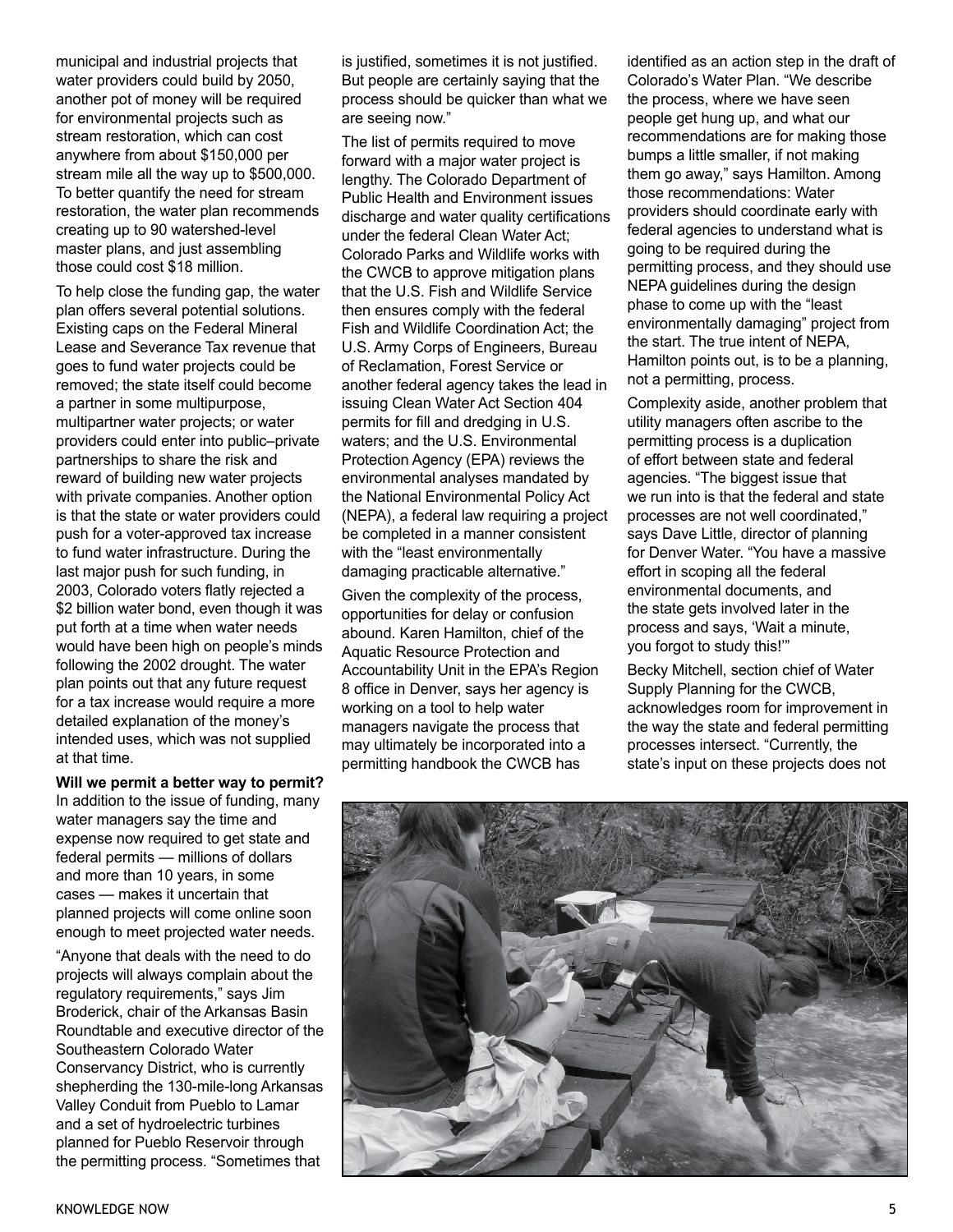come along until later in the process, so you are not getting any positive statements from the state until you have gone basically halfway through the NEPA process," she says. "The water plan will examine whether there is some way that the state can say up front, 'This is a really important project,' which ideally would expedite the federal permitting process." Winning state endorsement, Mitchell says, probably won't require that a project endures a whole new level of review, merely that state agencies get involved earlier and consider additional criteria during their evaluations. She says modifying the process this way also probably will not require legislative approval.

Some environmental groups have raised concerns about the idea of the state endorsing a specific water project, including the possibility that it could water down the federal environmental review process. "The idea of having these agencies work together to create a cohesive process makes sense," says Ken Neubecker, the Colorado River Program director for the environmental group American Rivers, "as long as it does not change the conclusions that they are coming up with."

In March 2014, a coalition of environmental groups including Western Resource Advocates, Conservation Colorado, Trout Unlimited, American Rivers, and others submitted a letter with recommended criteria for state support, arguing that a project should only win state approval after its backer has achieved high levels of conservation in existing water uses, has plans to recycle all its legally reusable water, and has already explored other ways of firming, or boosting, the yield of existing projects, sharing infrastructure with other water providers, or sharing water with agricultural producers.

The draft plan in Section 9.4 contains the conceptual framework of a process for moving a project through state assessment earlier in the permitting phases and, if criteria were satisfied, issuing state support. While the coalition's recommendations may have influenced the conceptual framework, the factors currently listed for consideration in the draft plan do not go as far. For instance, rather than requiring a project proponent have plans to recycle all its legally reusable water or achieve high conservation levels, the draft framework states that the proponent must demonstrate sustainability by providing "a conservation plan or plans aimed at reducing demands." Other factors the draft plan lays out for fulfillment prior to state involvement: that a project proponent commit to mitigating or avoiding impacts to water quality as well as the agricultural community and to engaging in local government consultation and a stakeholder and public input process.

### **Protecting rivers, for real**

Recent polling data as well as comments submitted on the water plan to date reveal Coloradans' strong commitment to protecting the state's rivers. Colorado's Water Plan, too, acknowledges the value of maintaining healthy rivers, but exactly how this is to be accomplished remains unclear. Even as the basin roundtables have identified projects or, in some cases, processes for moving water that help meet recreational and environmental needs by keeping water in streams, many conservation groups say details in the draft water plan for protecting streamflows remain vague, and they are calling for more specificity as the draft is revised. They also point out that the lack of adequate science surrounding biological values, which are not as easily quantified as municipal water use (multiply the number of people by average per capita daily use and add a percentage loss factor), means environmental needs could easily be shortchanged by other pressing demands. Nowhere does this possibility raise more red flags than with the potential new diversion and transfer of water from one river basin to another.

Trout Unlimited, a conservation group with more than 10,000 members across Colorado, in September 2014 submitted to the CWCB a statement containing five core values, requesting their incorporation into the plan. The values, endorsed by 635 individuals and entities representing tens of thousands of Coloradans, include promoting "cooperation, not conflict" and "innovative management" along with opposing "new, large-scale, riverdamaging transbasin diversions of water

from the Colorado River to the Front Range." Richard Van Gytenbeek, Colorado River Basin outreach coordinator for Trout Unlimited, says that statement is not an outright rejection of a transmountain diversion, but an expectation that Colorado's Water Plan should "provide mechanisms that will accurately demonstrate that any plans for a transbasin diversion will not compromise the health of West Slope rivers and streams and the communities that depend on them." To accomplish this, says Van Gytenbeek, the plan should identify funding sources for stream environmental assessments that define flushing, optimal and base flow regimes, while focusing increased attention on in-basin solutions such as conservation and reuse. "Ultimately, each basin must find ways to exist and thrive within the limits of their own water supplies," he says. "Limited natural resources can only be stretched to a limit before they are compromised and degraded."

Beyond the transmountain diversion concern, many environmentalists support the water plan's recommendation for more state funding for creative water-sharing techniques that benefit aquatic ecosystems, such as periodic "pulse flows" that mimic floods by overtopping riverbanks, clearing out sediment, and maintaining healthy riparian zones. Such flows could also be mandated as conditions of approval for future water projects, helping to blunt their environmental impacts.

"A lot of water providers are happy to work with environmentalists on minimum streamflows, but when you start talking about things like riparian overbanking flows, they look at you like you are crazy," says Neubecker. "I'd like to see the water plan recognize the importance of the flows that are needed to maintain a healthy ecosystem, not just the 'Disneyland' flows necessary for rafting and fishing."

### **Teaching Coloradans how water really works**

If local governments and utilities are going to win public support for new water projects, be they to meet environmental, agricultural, municipal or some combination of demands, they will have to ensure Coloradans are well educated about how the state's water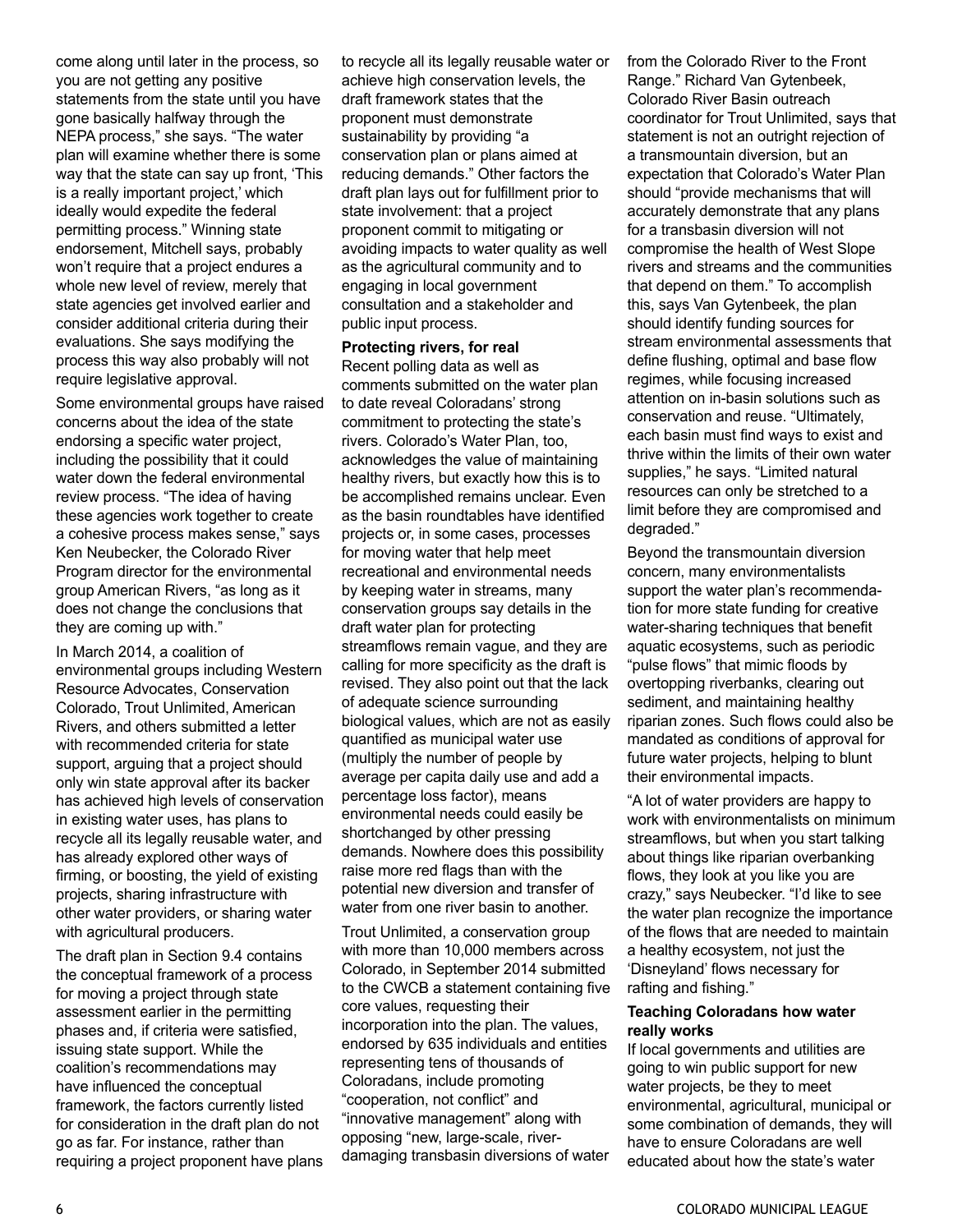system works and what it takes to bring water to the kitchen faucet — or to keep it in the stream.

Research points to an urgent need for more water education. In a 2013 survey by the firm BBC Research and Consulting, more than two-thirds of Coloradans polled believed that Colorado does not have enough water for the next 40 years. As the draft water plan reports, the survey also found most people are unaware of the main uses of water in the state and are uncertain of how to best meet Colorado's future water needs.

The draft water plan suggests numerous ways to boost water education in Colorado, including using the basin roundtables to keep public engagement high after the plan is released and establishing a new outreach, education, and public engagement grant fund administered by the CWCB.

Among the state's most urgent educational needs is making Front Range residents aware of their dependence, through transbasin diversions, on the Colorado River on the opposite side of the Continental Divide, says John Stulp, special water policy advisor to Gov. John Hickenlooper. "We are all tied together by the Colorado River Compact," Stulp says. "And so that is been part of the educational effort, to make people on the Front Range …realize that they are tied into that compact every bit as much as people in the far reaches of the Western Slope are."

Another pressing need is to bring new voices into the Colorado water discussion, including parties — like

much of the state's business community — that have been largely absent in the past. "Water is not an extremely sexy subject, so it is hard, but hopefully there will be a lot of good press and analysis [now that] the water plan is on the governor's desk that will help raise awareness," says Mizraim Cordero, director of the Colorado Competitive Council (C3), which lobbies the Colorado legislature on behalf of Colorado businesses and chambers of commerce. "In the meantime, the role of business groups like ours is to push the information and push the subject to businesses that are just busy doing what they do every day, solving problems [unrelated to water]."

A final educational priority that should be considered is acquainting people with the true cost of water — which means accounting for everything from protecting source watersheds and waterways to building, operating, and maintaining modern, efficient infrastructure such as water storage, pipelines, pumps, and water treatment facilities. That is according to Craig Mackey, co-director of Protect the Flows, a coalition of 1,100 businesses, from rafting companies to hotels, that depend on the flows of the Colorado River. The group advocates for water conservation as a first line of defense against pending water shortages and emphasizes the economic benefit of leaving water in the Colorado River. Building the water projects of the future, encouraging conservation, and developing programs to share water between multiple users, Mackey says, will certainly require higher water rates.

According to the draft water plan, for example, water reuse will be an important way to stretch finite water resources across the state, and the Colorado, Arkansas, and South Platte basins could be particularly reliant on reuse projects in the coming years. But some of the biggest barriers to reuse are the expenses associated with pumping water back upstream, treating it to meet water quality standards, and complying with regulations governing disposal of the brine waste produced as a byproduct of treatment. Some residents may be more willing to pick up the tab once they understand that reusing existing water supplies, where legally and technically feasible, can maximize use of the state's waters while reducing the need to pursue other less favored options, such as transmountain diversions or permanent agricultural dry-up.

For such an essential and heavily monitored resource, water is now amazingly cheap. As the draft water plan notes, just 1 percent of the average Colorado household's income presently goes toward paying the water bill. We will spend \$1 or more for 12 ounces of water at the grocery store, while we turn on the tap and get 1,000 gallons treated and delivered to our home for \$3.

"How do we prepare the business community and the citizenry for a world where water is going to cost more, and moving water is going to cost more?" Mackey asks. "I do not expect the water plan to directly address water rates, but perhaps it can help people understand why water should be more expensive."

## **Current Water Project Money Pots**

The CWCB Water Project Loan Program lends out between \$50 and \$60 million per year using federal mineral lease revenues from oil and gas drilling and state severance tax proceeds, among other sources. The CWCB Water Supply Reserve Account makes between \$5 and \$10 million in annual grants from severance tax revenues. The Colorado Water Resources and Power Development Authority has a Water Revenue Bond Program that loans up to \$500 million for individual water and wastewater projects, while other CWCB grant programs toward projects such as agricultural efficiency and alternative agricultural transfer methods total about \$4 million. There is another \$11 million or so in combined state, federal, and private funding for environmental and recreational water projects.

There is also some additional, but limited, federal money: The Bureau of Reclamation's WaterSMART grant program issues grants for projects that improve water efficiency, involve advanced water treatment techniques, or develop climate forecasting tools, while the agency's Colorado River Basin Salinity Control Program funds projects that make agriculture more efficient and boost water quality in the Colorado River. And the Upper Colorado River Basin Fund provides U.S. Treasury money toward projects important to Colorado, including the basin's salinity program, endangered species recovery programs, and maintenance of Colorado River Storage Project facilities that help the upper basin states, which include Colorado, comply with the Colorado River Compact.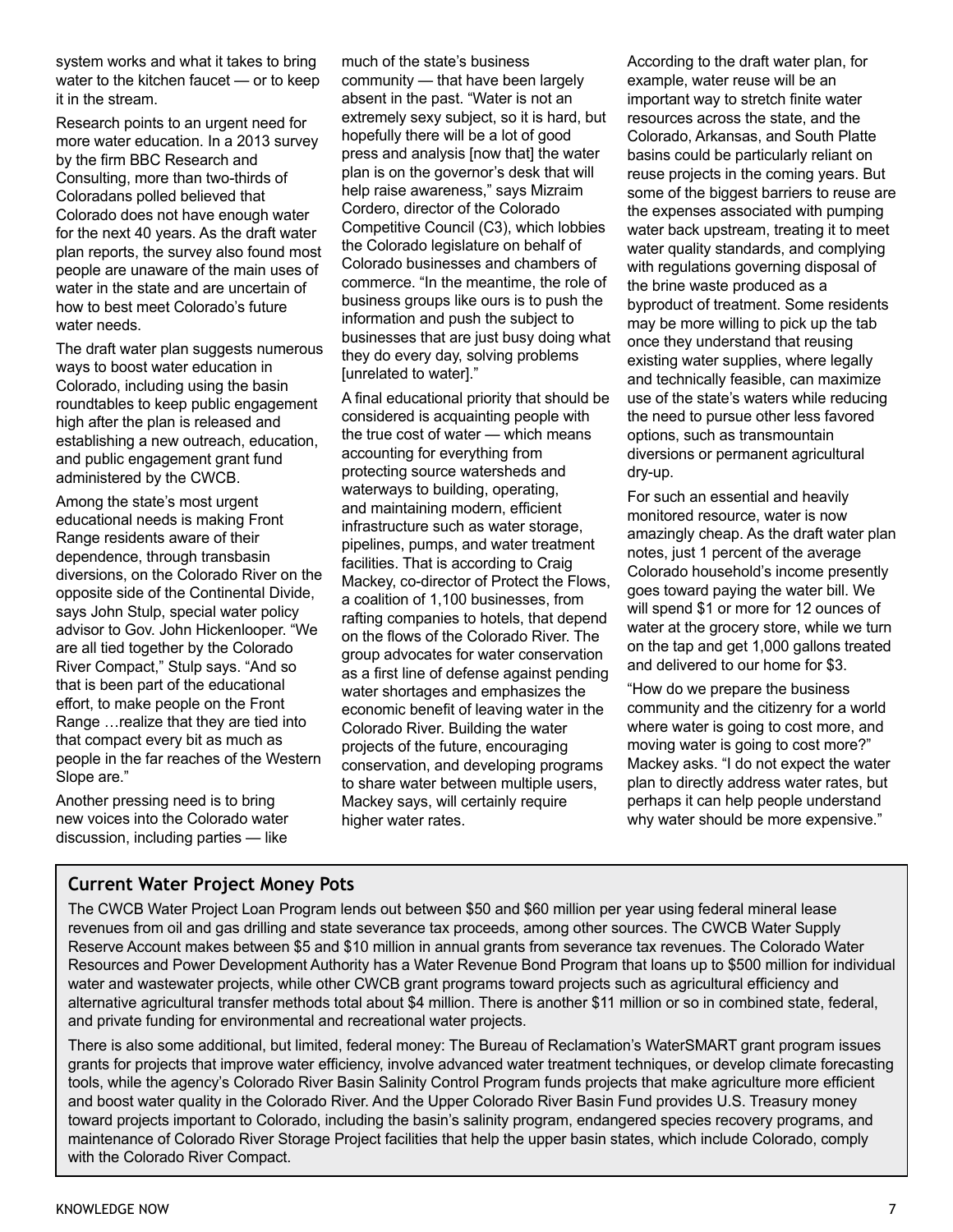## **The Role of CML in Municipal Water Policy**

*By Kevin Bommer, CML deputy director*

At one time in the history of the Colorado Municipal League (CML), the League's participation in water policy issues was sparse. Often, the concern was that nearly all the issues were too regional — and seen differently among and between regions — so it was difficult for the League to take up an advocacy role. The drought of 2002– 2003 changed all that, as the CML Executive Board directed the creation of a special Water & Wastewater Statewide Municipal Issues Committee that met frequently between 2005 and 2010 and made legislative and policy recommendations to the CML board.

In 2010, the CML Policy Committee took over all of the deliberations of municipal policy issues and legislative recommendations. While it is still a difficult to advocate when regional issues arise, CML has expanded its role in water policy issues over the years through increased engagement in legislation and regulations affecting municipalities.

First through the water committee and then through the policy committee, policies that guide CML's advocacy efforts were updated in the CML Policy Statement (see sidebar). The policies are examined annually and updated by CML members at the Annual Business Meeting as needed. When legislation or regulations related to water are proposed, these policies guide the League in a consistent approach to advocating on behalf of municipalities when there is a statewide interest.

With the renewed focus on water issues. CML increased its collaboration with several of the numerous water policy experts and organizations in Colorado while continuing advocacy efforts. In particular, CML has developed strong ties with the Colorado Foundation for Water Education and the Colorado Water Congress, and participates frequently in programs and discussions with those organizations.

For more information on the CML Policy Committee or any of organizations with which CML participates, contact Kevin Bommer, CML deputy director, at 303-831-6411, 866-578-0936, or kbommer@cml.org.

## **Excerpt from 2014–2015 CML Policy Statement: Water**

In addressing statewide water concerns, the League:

- Supports water policies that protect Colorado water resources.
- Supports the constitutional doctrine of prior appropriation and the constitutional priority given to domestic water use.
- Supports the inventorying and protection by municipalities of their water rights.
- Supports appropriate water conservation efforts and sustainable water resource management practices by all users.
- Supports efforts to increase knowledge of water-related issues of concern around the state to municipalities.
- Supports participation in statewide discussions of water use and distribution.
- Supports appropriate coordination of municipal water use with other uses including agriculture, mineral resource development, energy development, recreation, and open space.
- Supports federal and state financial aid programs assisting municipalities, including recognition of the special needs of smaller municipalities, with the construction and improvement of water systems to protect water quality and to comply with federal and state mandates.
- Supports continued federal and state funding for wastewater treatment and drinking water facilities to reduce local costs and expedite construction of necessary treatment and collection facilities.
- Supports stakeholder input and involvement in developing laws and regulations related to water and wastewater issues.
- Supports reasonable and practical application of air and water pollution control laws by federal and state administrative officials and encourages restraint in modifying legislation and regulations that have a fiscal impact on municipalities. Particularly in the area of water quality, enforcement should be correlated with the availability of funds necessary to achieve stated goals.
- Supports adequate state regulation and enforcement of drilling and mining sites, production facilities and waste product storage and disposal facilities; supports practices to assure citizen safety, environmental protection and the protection of domestic water sources; and opposes state preemption of local land use and watershed regulations.
- Encourages ongoing communication by federal land managers with affected municipalities regarding the leasing of federal lands that might impact local land use and environmental policies including, but not limited to, local watershed ordinances.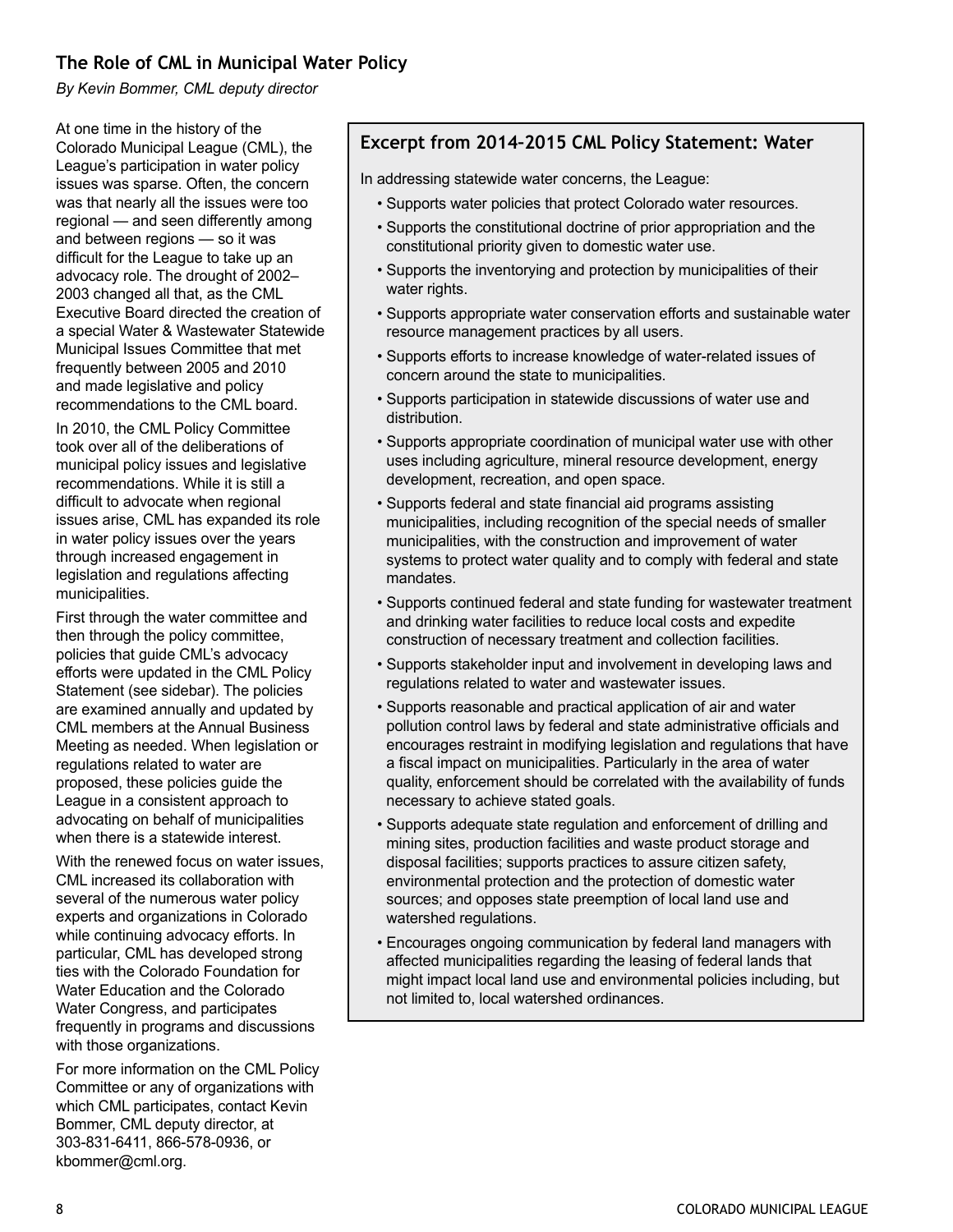## **Resources for Information on Water**

American Water Works Association – Rocky Mountain Section • *www.rmsawwa.org* Colorado Department of Local Affairs • *www.colorado.gov/cs/Satellite/DOLA-Main/CBON/1251594652627*  Colorado Department of Public Health & Environment Water Quality Control Division • *www.colorado.gov/cdphe/wqcd*  Colorado Foundation for Water Education • *www.yourwatercolorado.org*  Colorado Rural Water Association • *www.coloradoruralwater.sharepoint.com*  Colorado Water Congress • *www.cowatercongress.org*  Colorado Water Conservation Board • *www.cwcb.state.co.us*  Colorado WaterWise Council • *www.coloradowaterwise.org*  Colorado Water Resources and Power Development Authority • *www.cwrpda.com* GreenCO • *www.greenco.org*

USDA-Rural Development • *www.rd.usda.gov/co*